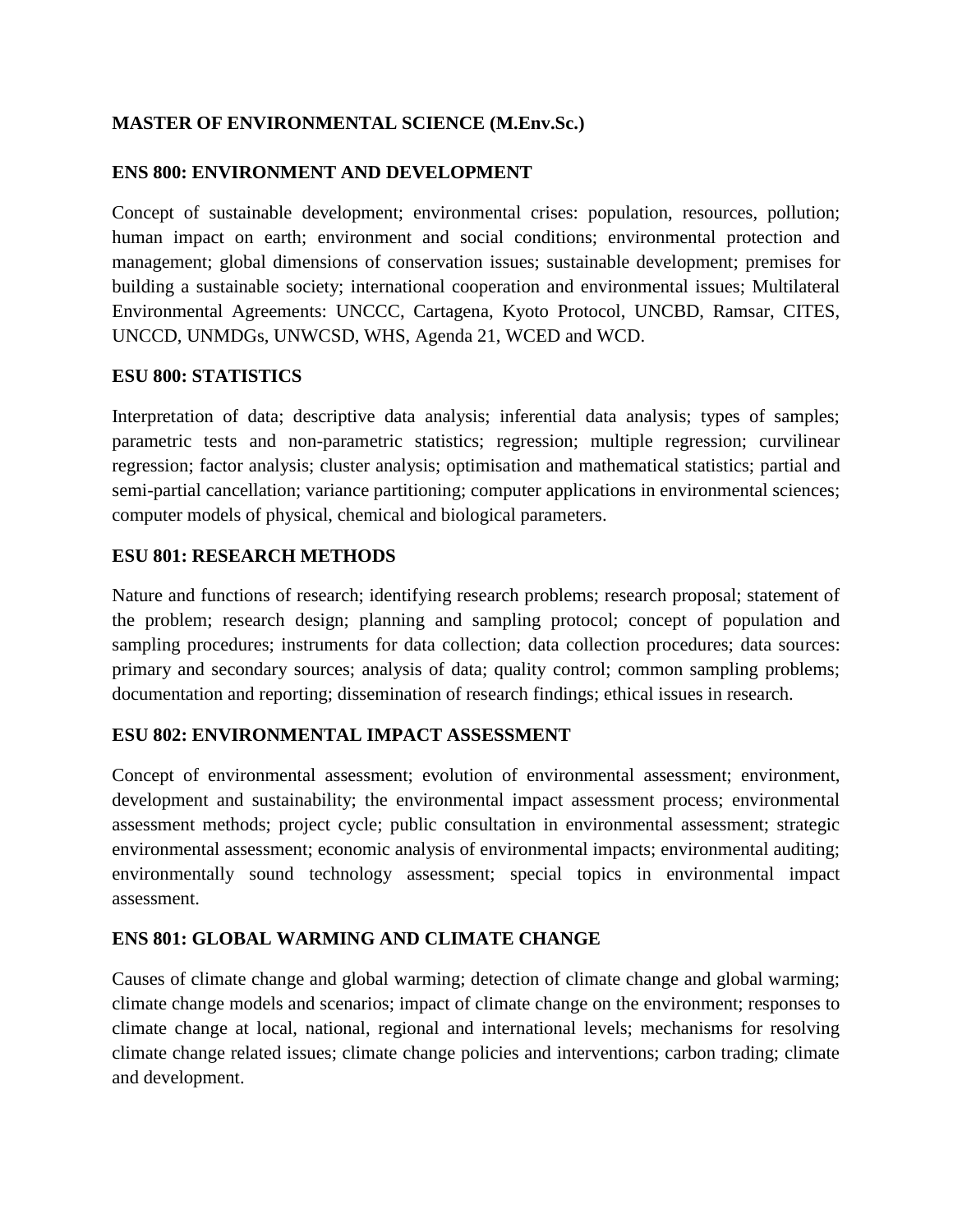## **ELECTIVES**

### **ENS 802: BIODIVERSITY**

Concept of biodiversity; genetic diversity; species diversity; ecosystem diversity; inventorying and monitoring of biodiversity; threatened and endangered species; uses and values of biodiversity; agro-biodiversity; biodiversity assessment; conservation and management of biodiversity; biodiversity in Africa; indigenous knowledge systems on biodiversity; biodiversity data management;biotechnology; biodiversity prospecting; intellectual property rights; biodiversity conventions.

#### **ENS 803: WATER RESOURCES MANAGEMENT**

Properties of water; global water supply and distribution and use of water; water quality parameters; water quality problems; analytical tools and standards for water quality; international and local standards criteria for water quality; water supply problems;; groundwater; water conservation; types and sources of water pollution and their effects; Technologies in water treatment and conservation water quality assessment and monitoring

### **ENS 804: FOOD RESOURCES PRODUCTION AND SECURITY**

Food resources and supply; world agricultural systems; world food problems; concepts and factors of food security; environmental impacts of crop, livestock and fisheries production; agriculture and biodiversity; biotechnology, food production and the environment; agriculture, international trade and economic relations; politics and world food crisis; case studies of largescale irrigation.

### **ENS 805: WILDLIFE AND FOREST RESOURCES**

Characteristics of tropical wildlife populations and rangelands; Resource inventory, monitoring and mapping of wildlife and rangeland resources; Adaptations of wildlife and rangeland resources in the tropics; Wildlife and rangeland's stress, recovery; and management; Resource conservation, protection and management; Interrelationships, dynamics and productivity of these resources; Importance and values of wildlife and rangeland resources; Human interactions with wildlife and rangelands; Community based wildlife and rangeland management, Parks and reserves management; Methods of studying wildlife and rangeland resources;

### **ENS 806: MINERAL RESOURCES, MINNING AND SUSTAINABLE DEVELOPMNT**

Formation and abundance of mineral resources; location, mining and processing of minerals; mineral supplies; mineral technology and resources; estimation of mineral resources; key mineral resources; the global mineral situation; multinationals and Africa's mineral resource exploitation; impact of mining on the environment.

### **ENS 807: TOXIC SUBSTANCES AND ENVIRONMENTAL HEALTH**